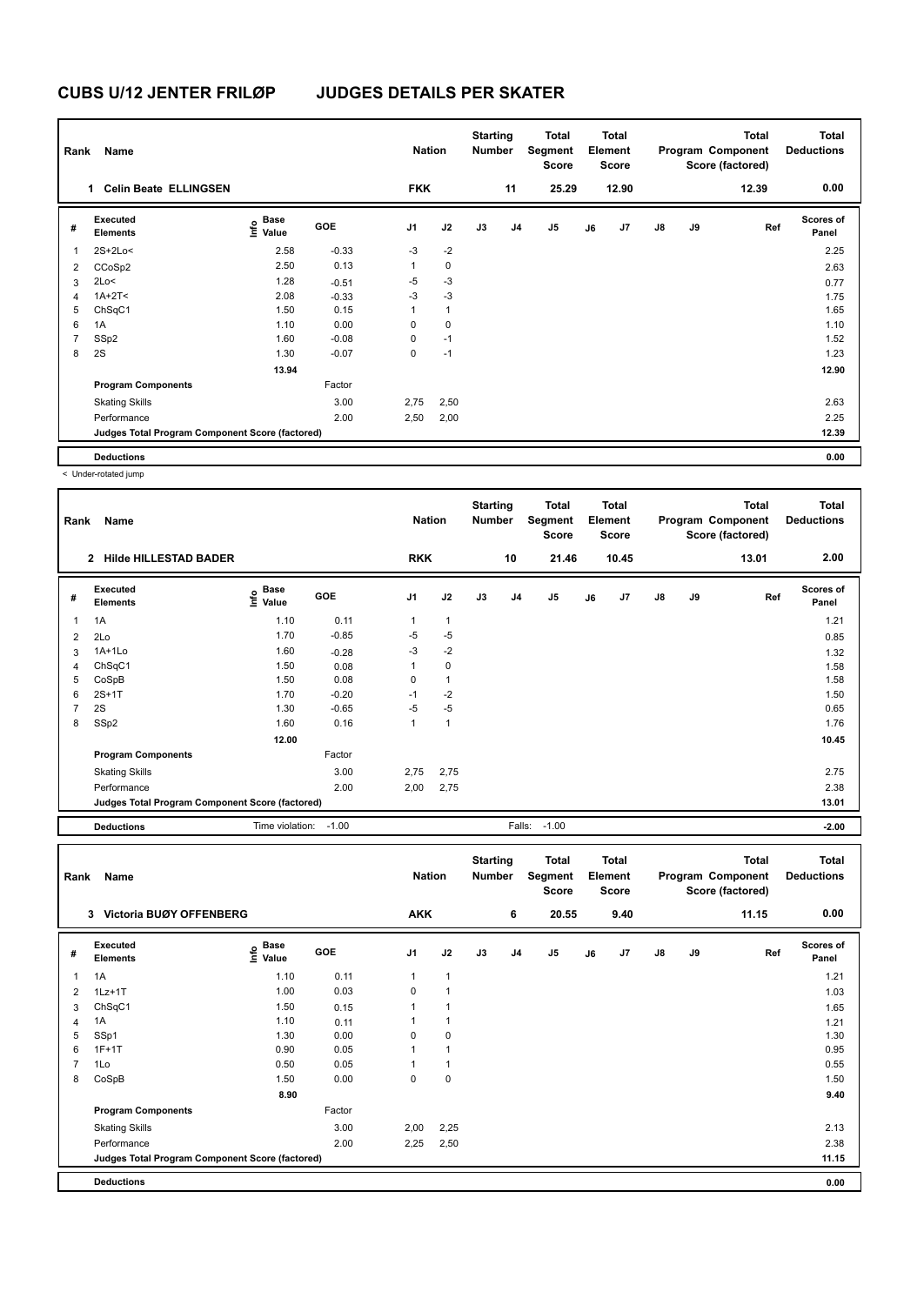| Rank           | Name                                            |                                           |         | <b>Nation</b>        |              | <b>Starting</b><br>Number        |                | <b>Total</b><br>Segment<br><b>Score</b> |    | <b>Total</b><br>Element<br><b>Score</b> |            |    | <b>Total</b><br>Program Component<br>Score (factored) | <b>Total</b><br><b>Deductions</b> |
|----------------|-------------------------------------------------|-------------------------------------------|---------|----------------------|--------------|----------------------------------|----------------|-----------------------------------------|----|-----------------------------------------|------------|----|-------------------------------------------------------|-----------------------------------|
|                | 4 POLINA NIKOLAJEVA                             |                                           |         | <b>RKK</b>           |              |                                  | 9              | 19.45                                   |    | 7.31                                    |            |    | 12.14                                                 | 0.00                              |
| #              | <b>Executed</b><br><b>Elements</b>              | $\frac{e}{E}$ Base<br>$\frac{e}{E}$ Value | GOE     | J <sub>1</sub>       | J2           | J3                               | J4             | J5                                      | J6 | J7                                      | J8         | J9 | Ref                                                   | Scores of<br>Panel                |
| 1              | 1Lz+1Lo                                         | 1.10                                      | 0.00    | 0                    | $\pmb{0}$    |                                  |                |                                         |    |                                         |            |    |                                                       | 1.10                              |
| 2              | $1A+1Lo$                                        | 1.60                                      | 0.00    | 0                    | $\pmb{0}$    |                                  |                |                                         |    |                                         |            |    |                                                       | 1.60                              |
| 3              | 1Lze                                            | 0.45                                      | $-0.12$ | -3                   | $-2$         |                                  |                |                                         |    |                                         |            |    |                                                       | 0.33                              |
| 4              | CoSpB                                           | 1.50                                      | 0.08    | 0                    | $\mathbf{1}$ |                                  |                |                                         |    |                                         |            |    |                                                       | 1.58                              |
| 5              | 1F                                              | 0.50                                      | 0.00    | $\mathbf 0$          | $\mathbf 0$  |                                  |                |                                         |    |                                         |            |    |                                                       | 0.50                              |
| 6              | 1A                                              | 1.10                                      | 0.00    | $\Omega$             | $\mathbf 0$  |                                  |                |                                         |    |                                         |            |    |                                                       | 1.10                              |
| $\overline{7}$ | ChsqC                                           | 0.00                                      | 0.00    | $\ddot{\phantom{1}}$ | $\mathbf{r}$ |                                  |                |                                         |    |                                         |            |    |                                                       | 0.00                              |
| 8              | SSpB                                            | 1.10                                      | 0.00    | $\mathbf 0$          | $\mathbf 0$  |                                  |                |                                         |    |                                         |            |    |                                                       | 1.10                              |
|                |                                                 | 7.35                                      |         |                      |              |                                  |                |                                         |    |                                         |            |    |                                                       | 7.31                              |
|                | <b>Program Components</b>                       |                                           | Factor  |                      |              |                                  |                |                                         |    |                                         |            |    |                                                       |                                   |
|                | <b>Skating Skills</b>                           |                                           | 3.00    | 2,25                 | 2,50         |                                  |                |                                         |    |                                         |            |    |                                                       | 2.38                              |
|                | Performance                                     |                                           | 2.00    | 2,50                 | 2,50         |                                  |                |                                         |    |                                         |            |    |                                                       | 2.50                              |
|                | Judges Total Program Component Score (factored) |                                           |         |                      |              |                                  |                |                                         |    |                                         |            |    |                                                       | 12.14                             |
|                | <b>Deductions</b>                               |                                           |         |                      |              |                                  |                |                                         |    |                                         |            |    |                                                       | 0.00                              |
| Rank           | Name                                            |                                           |         | <b>Nation</b>        |              | <b>Starting</b><br><b>Number</b> |                | <b>Total</b><br>Segment<br><b>Score</b> |    | <b>Total</b><br>Element<br><b>Score</b> |            |    | <b>Total</b><br>Program Component<br>Score (factored) | <b>Total</b><br><b>Deductions</b> |
|                | 5 Silje Ai-ha DUONG                             |                                           |         | <b>FKK</b>           |              |                                  | 12             | 18.07                                   |    | 7.57                                    |            |    | 10.50                                                 | 0.00                              |
| #              | <b>Executed</b><br>Elements                     | <b>Base</b><br>e Base<br>⊆ Value          | GOE     | J1                   | J2           | J3                               | J <sub>4</sub> | $\mathsf{J}5$                           | J6 | J7                                      | ${\sf J8}$ | J9 | Ref                                                   | Scores of<br>Panel                |
| $\mathbf{1}$   | $1F+1T$                                         | 0.90                                      | 0.00    | 0                    | $\pmb{0}$    |                                  |                |                                         |    |                                         |            |    |                                                       | 0.90                              |
| 2              | CoSpBV                                          | 1.13                                      | $-0.11$ | $-1$                 | $-1$         |                                  |                |                                         |    |                                         |            |    |                                                       | 1.02                              |
| 3              | 1A<                                             | 0.83                                      | $-0.25$ | $-3$                 | $-3$         |                                  |                |                                         |    |                                         |            |    |                                                       | 0.58                              |
| 4              | ChSqC1                                          | 1.50                                      | $-0.15$ | $-1$                 | $-1$         |                                  |                |                                         |    |                                         |            |    |                                                       | 1.35                              |
| 5              | 1Lo+1Lo                                         | 1.00                                      | 0.00    | 0                    | $\pmb{0}$    |                                  |                |                                         |    |                                         |            |    |                                                       | 1.00                              |
| 6              | 1A<                                             | 0.83                                      | $-0.29$ | -3                   | $-4$         |                                  |                |                                         |    |                                         |            |    |                                                       | 0.54                              |
| $\overline{7}$ | SSp2                                            | 1.60                                      | 0.08    | $\mathbf{1}$         | $\pmb{0}$    |                                  |                |                                         |    |                                         |            |    |                                                       | 1.68                              |
| 8              | 1F                                              | 0.50                                      | 0.00    | $\mathbf 0$          | $\mathbf 0$  |                                  |                |                                         |    |                                         |            |    |                                                       | 0.50                              |

Performance 2.00 2,25 2,25 2.25 **Judges Total Program Component Score (factored) 10.50**

Skating Skills 1,75 2,25

Factor

**Program Components** 

**Deductions 0.00**

< Under-rotated jump

| Rank           | Name                                            |                                                                               |            | <b>Nation</b>  |              | <b>Starting</b><br><b>Number</b> |                | <b>Total</b><br>Segment<br><b>Score</b> |    | <b>Total</b><br>Element<br><b>Score</b> |               |    | <b>Total</b><br>Program Component<br>Score (factored) | <b>Total</b><br><b>Deductions</b> |
|----------------|-------------------------------------------------|-------------------------------------------------------------------------------|------------|----------------|--------------|----------------------------------|----------------|-----------------------------------------|----|-----------------------------------------|---------------|----|-------------------------------------------------------|-----------------------------------|
|                | 6 Iris GREGERSEN                                |                                                                               |            | <b>HIL</b>     |              |                                  | $\overline{7}$ | 17.42                                   |    | 9.27                                    |               |    | 8.65                                                  | 0.50                              |
| #              | Executed<br><b>Elements</b>                     | $\overset{\circ}{\text{\sf E}}$ Base<br>$\overset{\circ}{\text{\sf E}}$ Value | <b>GOE</b> | J <sub>1</sub> | J2           | J3                               | J <sub>4</sub> | J5                                      | J6 | J <sub>7</sub>                          | $\mathsf{J}8$ | J9 | Ref                                                   | <b>Scores of</b><br>Panel         |
| 1              | CCoSpBV                                         | 1.28                                                                          | $-0.32$    | $-3$           | $-2$         |                                  |                |                                         |    |                                         |               |    |                                                       | 0.96                              |
| 2              | $1A+1T$                                         | 1.50                                                                          | $-0.06$    | 0              | $-1$         |                                  |                |                                         |    |                                         |               |    |                                                       | 1.44                              |
| 3              | 2S                                              | 1.30                                                                          | $-0.65$    | -5             | -5           |                                  |                |                                         |    |                                         |               |    |                                                       | 0.65                              |
| $\overline{4}$ | ChSqC1                                          | 1.50                                                                          | 0.00       | $-1$           | $\mathbf{1}$ |                                  |                |                                         |    |                                         |               |    |                                                       | 1.50                              |
| 5              | SSp2                                            | 1.60                                                                          | 0.08       | 1              | $\mathbf 0$  |                                  |                |                                         |    |                                         |               |    |                                                       | 1.68                              |
| 6              | 2S                                              | 1.30                                                                          | $-0.20$    | $-1$           | $-2$         |                                  |                |                                         |    |                                         |               |    |                                                       | 1.10                              |
| 7              | $1A+1T$                                         | 1.50                                                                          | $-0.06$    | 0              | $-1$         |                                  |                |                                         |    |                                         |               |    |                                                       | 1.44                              |
| 8              | 1Lo                                             | 0.50                                                                          | 0.00       | 0              | $\pmb{0}$    |                                  |                |                                         |    |                                         |               |    |                                                       | 0.50                              |
|                |                                                 | 10.48                                                                         |            |                |              |                                  |                |                                         |    |                                         |               |    |                                                       | 9.27                              |
|                | <b>Program Components</b>                       |                                                                               | Factor     |                |              |                                  |                |                                         |    |                                         |               |    |                                                       |                                   |
|                | <b>Skating Skills</b>                           |                                                                               | 3.00       | 1,75           | 1,50         |                                  |                |                                         |    |                                         |               |    |                                                       | 1.63                              |
|                | Performance                                     |                                                                               | 2.00       | 1,75           | 2,00         |                                  |                |                                         |    |                                         |               |    |                                                       | 1.88                              |
|                | Judges Total Program Component Score (factored) |                                                                               |            |                |              |                                  |                |                                         |    |                                         |               |    |                                                       | 8.65                              |
|                | <b>Deductions</b>                               | Falls:                                                                        | $-0.50$    |                |              |                                  |                |                                         |    |                                         |               |    |                                                       | $-0.50$                           |

 **8.29 7.57**

1,75 2,25 2.00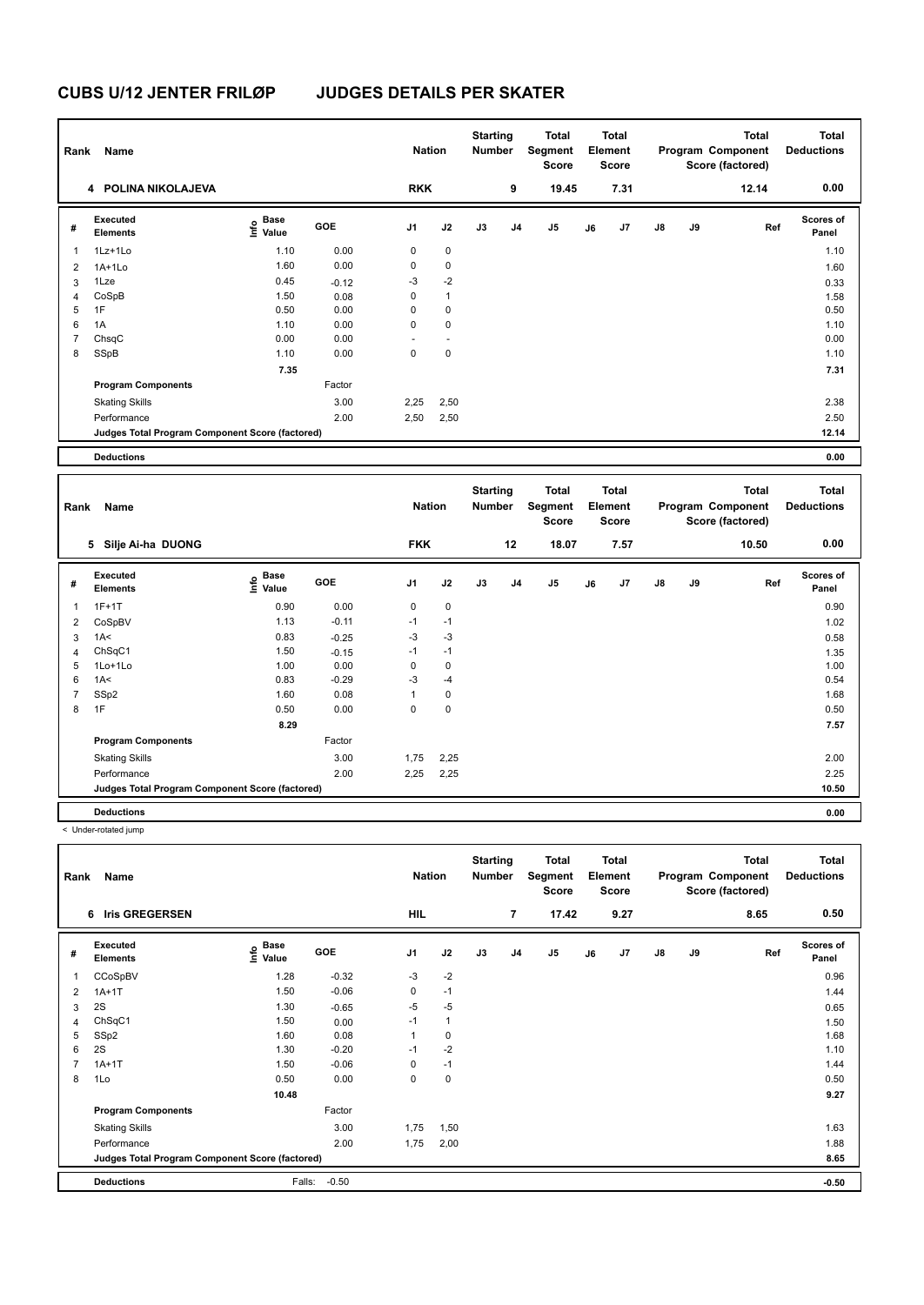| Rank           | Name                                            |                    |            | <b>Nation</b> |             | <b>Starting</b><br><b>Number</b> |                | <b>Total</b><br>Segment<br><b>Score</b> |    | <b>Total</b><br>Element<br><b>Score</b> |    |    | <b>Total</b><br>Program Component<br>Score (factored) | <b>Total</b><br><b>Deductions</b> |
|----------------|-------------------------------------------------|--------------------|------------|---------------|-------------|----------------------------------|----------------|-----------------------------------------|----|-----------------------------------------|----|----|-------------------------------------------------------|-----------------------------------|
|                | 7 Linde ANTONSEN                                |                    |            | <b>FKK</b>    |             |                                  | 8              | 17.17                                   |    | 8.92                                    |    |    | 8.25                                                  | 0.00                              |
| #              | Executed<br><b>Elements</b>                     | $\frac{6}{5}$ Base | GOE        | J1            | J2          | J3                               | J <sub>4</sub> | J5                                      | J6 | J7                                      | J8 | J9 | Ref                                                   | Scores of<br>Panel                |
| 1              | $1F+1Lo$                                        | 1.00               | $-0.03$    | $\pmb{0}$     | $-1$        |                                  |                |                                         |    |                                         |    |    |                                                       | 0.97                              |
| $\overline{2}$ | 1A                                              | 1.10               | 0.06       | $\mathbf{1}$  | $\mathbf 0$ |                                  |                |                                         |    |                                         |    |    |                                                       | 1.16                              |
| 3              | ChSqC1                                          | 1.50               | $-0.15$    | $-1$          | $-1$        |                                  |                |                                         |    |                                         |    |    |                                                       | 1.35                              |
| $\overline{4}$ | 1Lz                                             | 0.60               | $-0.03$    | $-1$          | $\mathbf 0$ |                                  |                |                                         |    |                                         |    |    |                                                       | 0.57                              |
| 5              | 1A                                              | 1.10               | 0.00       | $\mathbf 0$   | $\mathbf 0$ |                                  |                |                                         |    |                                         |    |    |                                                       | 1.10                              |
| 6              | CCoSp2                                          | 2.50               | $-0.38$    | $-2$          | $-1$        |                                  |                |                                         |    |                                         |    |    |                                                       | 2.12                              |
| $\overline{7}$ | $1F+1T$                                         | 0.90               | $-0.03$    | $-1$          | $\pmb{0}$   |                                  |                |                                         |    |                                         |    |    |                                                       | 0.87                              |
| 8              | SSp1                                            | 1.30               | $-0.52$    | $-4$          | $-4$        |                                  |                |                                         |    |                                         |    |    |                                                       | 0.78                              |
|                |                                                 | 10.00              |            |               |             |                                  |                |                                         |    |                                         |    |    |                                                       | 8.92                              |
|                | <b>Program Components</b>                       |                    | Factor     |               |             |                                  |                |                                         |    |                                         |    |    |                                                       |                                   |
|                | <b>Skating Skills</b>                           |                    | 3.00       | 1,75          | 1,75        |                                  |                |                                         |    |                                         |    |    |                                                       | 1.75                              |
|                | Performance                                     |                    | 2.00       | 1,50          | 1,50        |                                  |                |                                         |    |                                         |    |    |                                                       | 1.50                              |
|                | Judges Total Program Component Score (factored) |                    |            |               |             |                                  |                |                                         |    |                                         |    |    |                                                       | 8.25                              |
|                | <b>Deductions</b>                               |                    |            |               |             |                                  |                |                                         |    |                                         |    |    |                                                       | 0.00                              |
|                |                                                 |                    |            |               |             |                                  |                |                                         |    |                                         |    |    |                                                       |                                   |
| Rank           | Name                                            |                    |            | <b>Nation</b> |             | <b>Starting</b><br><b>Number</b> |                | <b>Total</b><br>Segment<br><b>Score</b> |    | <b>Total</b><br>Element<br><b>Score</b> |    |    | <b>Total</b><br>Program Component<br>Score (factored) | <b>Total</b><br><b>Deductions</b> |
|                | 8 Rosanne Osina GRANSETH                        |                    |            | <b>HIL</b>    |             |                                  | $\mathbf{2}$   | 15.41                                   |    | 7.16                                    |    |    | 8.25                                                  | 0.00                              |
| #              | <b>Executed</b><br><b>Elements</b>              | e Base<br>⊆ Value  | <b>GOE</b> | J1            | J2          | J3                               | J4             | J5                                      | J6 | J7                                      | J8 | J9 | Ref                                                   | <b>Scores of</b><br>Panel         |
| 1              | CCoSpBV                                         | 1.28               | $-0.32$    | $-2$          | $-3$        |                                  |                |                                         |    |                                         |    |    |                                                       | 0.96                              |
| $\overline{c}$ | 1Lz+1Lo                                         | 1.10               | 0.00       | $\pmb{0}$     | $\pmb{0}$   |                                  |                |                                         |    |                                         |    |    |                                                       | 1.10                              |
| 3              | ChSqC1                                          | 1.50               | $-0.15$    | $-2$          | $\mathbf 0$ |                                  |                |                                         |    |                                         |    |    |                                                       | 1.35                              |
| $\overline{4}$ | $1F+1Lo$                                        | 1.00               | 0.00       | $\mathbf 0$   | $\mathbf 0$ |                                  |                |                                         |    |                                         |    |    |                                                       | 1.00                              |
| 5              | SSp1                                            | 1.30               | $-0.07$    | $\mathbf 0$   | $-1$        |                                  |                |                                         |    |                                         |    |    |                                                       | 1.23                              |
| 6              | 1F                                              | 0.50               | $-0.05$    | $-1$          | $-1$        |                                  |                |                                         |    |                                         |    |    |                                                       | 0.45                              |
| $\overline{7}$ | 1Lz                                             | 0.60               | $-0.03$    | $-1$          | $\pmb{0}$   |                                  |                |                                         |    |                                         |    |    |                                                       | 0.57                              |
| 8              |                                                 |                    |            |               | $\pmb{0}$   |                                  |                |                                         |    |                                         |    |    |                                                       | 0.50                              |
|                | 1Lo                                             | 0.50               | 0.00       | $\Omega$      |             |                                  |                |                                         |    |                                         |    |    |                                                       |                                   |
|                |                                                 | 7.78               |            |               |             |                                  |                |                                         |    |                                         |    |    |                                                       | 7.16                              |
|                | <b>Program Components</b>                       |                    | Factor     |               |             |                                  |                |                                         |    |                                         |    |    |                                                       |                                   |
|                | <b>Skating Skills</b>                           |                    | 3.00       | 1,75          | 1,75        |                                  |                |                                         |    |                                         |    |    |                                                       | 1.75                              |
|                | Performance                                     |                    | 2.00       | 1,50          | 1,50        |                                  |                |                                         |    |                                         |    |    |                                                       | 1.50                              |
|                | Judges Total Program Component Score (factored) |                    |            |               |             |                                  |                |                                         |    |                                         |    |    |                                                       | 8.25                              |
|                | <b>Deductions</b>                               |                    |            |               |             |                                  |                |                                         |    |                                         |    |    |                                                       | 0.00                              |
|                |                                                 |                    |            |               |             |                                  |                |                                         |    |                                         |    |    |                                                       |                                   |

| Rank           | Name                                            |                       |         | <b>Nation</b>  |      | otal tilly<br><b>Number</b> |                | ινιαι<br>Segment<br><b>Score</b> |    | ινιαι<br>Element<br>Score |               |    | ινιαι<br>Program Component<br>Score (factored) | ινιαι<br><b>Deductions</b> |
|----------------|-------------------------------------------------|-----------------------|---------|----------------|------|-----------------------------|----------------|----------------------------------|----|---------------------------|---------------|----|------------------------------------------------|----------------------------|
|                | Anna Isabelle BJØRNSON<br>9                     |                       |         | <b>SSK</b>     |      |                             | 13             | 15.06                            |    | 7.92                      |               |    | 7.14                                           | 0.00                       |
| #              | Executed<br><b>Elements</b>                     | Base<br>lnfo<br>Value | GOE     | J <sub>1</sub> | J2   | J3                          | J <sub>4</sub> | J <sub>5</sub>                   | J6 | J7                        | $\mathsf{J}8$ | J9 | Ref                                            | Scores of<br>Panel         |
| 1              | $1F+1Lo$                                        | 1.00                  | $-0.03$ | 0              | $-1$ |                             |                |                                  |    |                           |               |    |                                                | 0.97                       |
| 2              | 1A                                              | 1.10                  | $-0.11$ | $-1$           | $-1$ |                             |                |                                  |    |                           |               |    |                                                | 0.99                       |
| 3              | 1Lo+1Lo                                         | 1.00                  | $-0.05$ | $-1$           | $-1$ |                             |                |                                  |    |                           |               |    |                                                | 0.95                       |
| 4              | CoSpB                                           | 1.50                  | $-0.15$ | $-1$           | $-1$ |                             |                |                                  |    |                           |               |    |                                                | 1.35                       |
| 5              | ChSqC1                                          | 1.50                  | $-0.30$ | $-2$           | $-2$ |                             |                |                                  |    |                           |               |    |                                                | 1.20                       |
| 6              | 1A                                              | 1.10                  | $-0.11$ | $-1$           | $-1$ |                             |                |                                  |    |                           |               |    |                                                | 0.99                       |
| $\overline{7}$ | 1Lz                                             | 0.60                  | $-0.12$ | $-2$           | $-2$ |                             |                |                                  |    |                           |               |    |                                                | 0.48                       |
| 8              | SSpB                                            | 1.10                  | $-0.11$ | $-1$           | $-1$ |                             |                |                                  |    |                           |               |    |                                                | 0.99                       |
|                |                                                 | 8.90                  |         |                |      |                             |                |                                  |    |                           |               |    |                                                | 7.92                       |
|                | <b>Program Components</b>                       |                       | Factor  |                |      |                             |                |                                  |    |                           |               |    |                                                |                            |
|                | <b>Skating Skills</b>                           |                       | 3.00    | 1,50           | 1,25 |                             |                |                                  |    |                           |               |    |                                                | 1.38                       |
|                | Performance                                     |                       | 2.00    | 1,75           | 1,25 |                             |                |                                  |    |                           |               |    |                                                | 1.50                       |
|                | Judges Total Program Component Score (factored) |                       |         |                |      |                             |                |                                  |    |                           |               |    |                                                | 7.14                       |
|                | <b>Deductions</b>                               |                       |         |                |      |                             |                |                                  |    |                           |               |    |                                                | 0.00                       |

! Not clear edge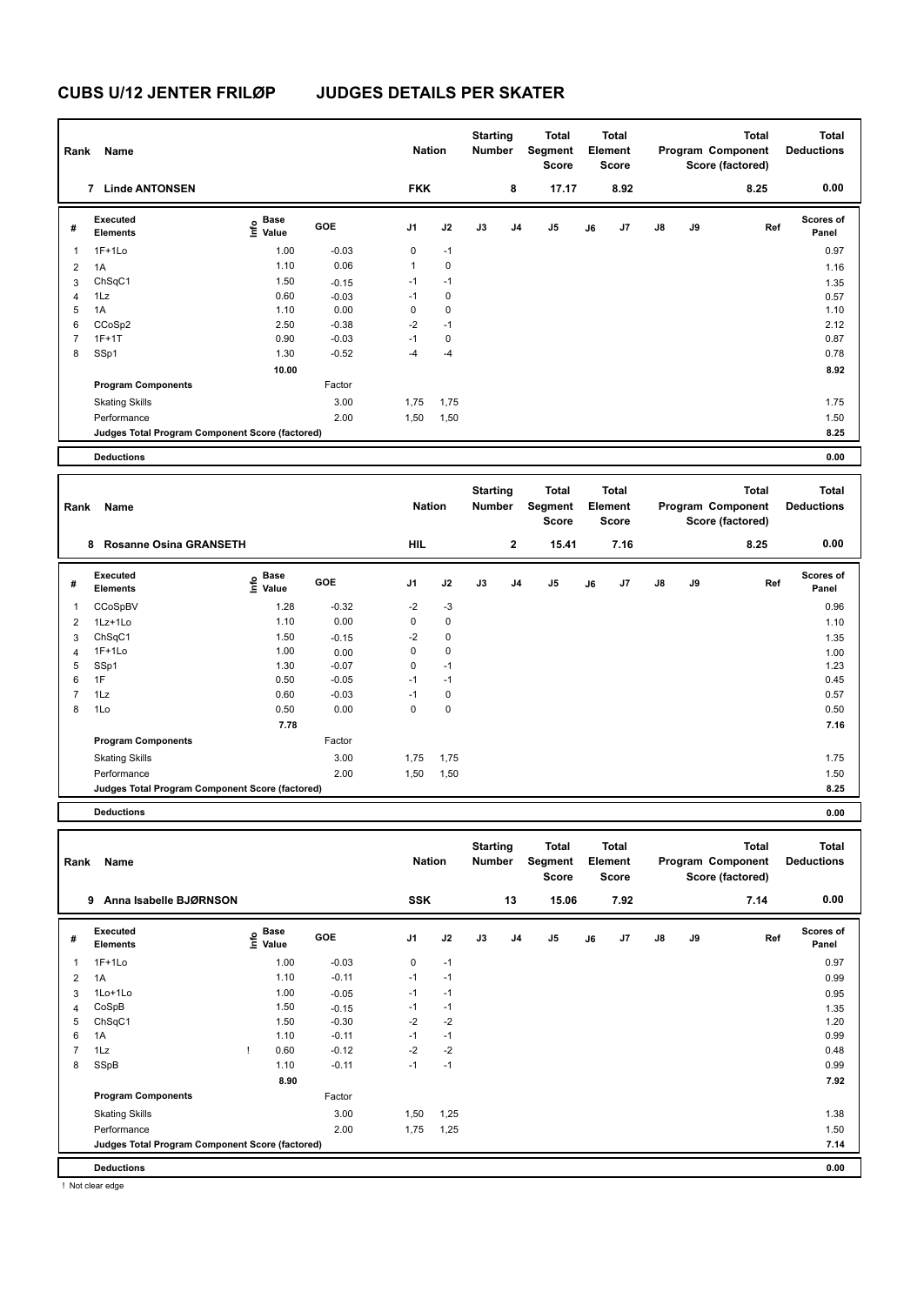| Rank           | Name                                            |                                  |            | <b>Nation</b>  |             | <b>Starting</b><br><b>Number</b> |                | <b>Total</b><br>Segment<br><b>Score</b> |    | <b>Total</b><br>Element<br>Score |               |    | <b>Total</b><br>Program Component<br>Score (factored) | <b>Total</b><br><b>Deductions</b> |
|----------------|-------------------------------------------------|----------------------------------|------------|----------------|-------------|----------------------------------|----------------|-----------------------------------------|----|----------------------------------|---------------|----|-------------------------------------------------------|-----------------------------------|
|                | Sofia Aleksandra OSMUNDSVAAG<br>10              |                                  |            | <b>AKK</b>     |             |                                  | 5              | 14.88                                   |    | 7.12                             |               |    | 7.76                                                  | 0.00                              |
| #              | Executed<br><b>Elements</b>                     | <b>Base</b><br>o Base<br>⊆ Value | <b>GOE</b> | J <sub>1</sub> | J2          | J3                               | J <sub>4</sub> | J <sub>5</sub>                          | J6 | J7                               | $\mathsf{J}8$ | J9 | Ref                                                   | <b>Scores of</b><br>Panel         |
| $\overline{1}$ | 1Lz+1Lo                                         | 1.10                             | 0.03       | $\mathbf{1}$   | 0           |                                  |                |                                         |    |                                  |               |    |                                                       | 1.13                              |
| $\overline{2}$ | 1F                                              | 0.50                             | 0.00       | 0              | $\mathbf 0$ |                                  |                |                                         |    |                                  |               |    |                                                       | 0.50                              |
| 3              | <b>USpB</b>                                     | 1.00                             | $-0.25$    | $-2$           | $-3$        |                                  |                |                                         |    |                                  |               |    |                                                       | 0.75                              |
| $\overline{4}$ | $1S+1Lo$                                        | 0.90                             | 0.03       | $\mathbf{1}$   | $\mathbf 0$ |                                  |                |                                         |    |                                  |               |    |                                                       | 0.93                              |
| 5              | ChSqC1                                          | 1.50                             | $-0.23$    | $-1$           | $-2$        |                                  |                |                                         |    |                                  |               |    |                                                       | 1.27                              |
| 6              | 1F                                              | 0.50                             | 0.00       | 0              | 0           |                                  |                |                                         |    |                                  |               |    |                                                       | 0.50                              |
| 7              | 1Lz                                             | 0.60                             | 0.00       | 0              | 0           |                                  |                |                                         |    |                                  |               |    |                                                       | 0.60                              |
| 8              | CCoSpB                                          | 1.70                             | $-0.26$    | $-2$           | $-1$        |                                  |                |                                         |    |                                  |               |    |                                                       | 1.44                              |
|                |                                                 | 7.80                             |            |                |             |                                  |                |                                         |    |                                  |               |    |                                                       | 7.12                              |
|                | <b>Program Components</b>                       |                                  | Factor     |                |             |                                  |                |                                         |    |                                  |               |    |                                                       |                                   |
|                | <b>Skating Skills</b>                           |                                  | 3.00       | 1,75           | 1,25        |                                  |                |                                         |    |                                  |               |    |                                                       | 1.50                              |
|                | Performance                                     |                                  | 2.00       | 2,00           | 1,25        |                                  |                |                                         |    |                                  |               |    |                                                       | 1.63                              |
|                | Judges Total Program Component Score (factored) |                                  |            |                |             |                                  |                |                                         |    |                                  |               |    |                                                       | 7.76                              |
|                | <b>Deductions</b>                               |                                  |            |                |             |                                  |                |                                         |    |                                  |               |    |                                                       | 0.00                              |
|                |                                                 |                                  |            |                |             |                                  |                |                                         |    |                                  |               |    |                                                       |                                   |

| Rank | Name                                            |                           |         | <b>Nation</b>  |             | <b>Starting</b><br><b>Number</b> |                | <b>Total</b><br>Segment<br>Score |    | <b>Total</b><br>Element<br><b>Score</b> |               |    | <b>Total</b><br>Program Component<br>Score (factored) | <b>Total</b><br><b>Deductions</b> |
|------|-------------------------------------------------|---------------------------|---------|----------------|-------------|----------------------------------|----------------|----------------------------------|----|-----------------------------------------|---------------|----|-------------------------------------------------------|-----------------------------------|
|      | <b>Mariam KARA ALI</b><br>11                    |                           |         | <b>SSK</b>     |             |                                  | 4              | 14.63                            |    | 7.87                                    |               |    | 7.26                                                  | 0.50                              |
| #    | <b>Executed</b><br><b>Elements</b>              | Base<br>e Base<br>E Value | GOE     | J <sub>1</sub> | J2          | J3                               | J <sub>4</sub> | J5                               | J6 | J7                                      | $\mathsf{J}8$ | J9 | Ref                                                   | Scores of<br>Panel                |
|      | 1Lo+1Lo                                         | 1.00                      | 0.00    | 0              | $\mathbf 0$ |                                  |                |                                  |    |                                         |               |    |                                                       | 1.00                              |
| 2    | $1F+1T$                                         | 0.90                      | 0.03    | 1              | $\pmb{0}$   |                                  |                |                                  |    |                                         |               |    |                                                       | 0.93                              |
| 3    | SSp1                                            | 1.30                      | 0.00    | 0              | $\pmb{0}$   |                                  |                |                                  |    |                                         |               |    |                                                       | 1.30                              |
| 4    | 1A<                                             | 0.83                      | $-0.42$ | $-5$           | $-5$        |                                  |                |                                  |    |                                         |               |    |                                                       | 0.41                              |
| 5    | 1F                                              | 0.50                      | $-0.05$ | $-1$           | $-1$        |                                  |                |                                  |    |                                         |               |    |                                                       | 0.45                              |
| 6    | CCoSp1                                          | 2.00                      | $-0.20$ | $-1$           | $-1$        |                                  |                |                                  |    |                                         |               |    |                                                       | 1.80                              |
|      | ChSqC1                                          | 1.50                      | 0.00    | 0              | 0           |                                  |                |                                  |    |                                         |               |    |                                                       | 1.50                              |
| 8    | 1Lz                                             | 0.60                      | $-0.12$ | $-1$           | $-3$        |                                  |                |                                  |    |                                         |               |    |                                                       | 0.48                              |
|      |                                                 | 8.63                      |         |                |             |                                  |                |                                  |    |                                         |               |    |                                                       | 7.87                              |
|      | <b>Program Components</b>                       |                           | Factor  |                |             |                                  |                |                                  |    |                                         |               |    |                                                       |                                   |
|      | <b>Skating Skills</b>                           |                           | 3.00    | 1,75           | 1,25        |                                  |                |                                  |    |                                         |               |    |                                                       | 1.50                              |
|      | Performance                                     |                           | 2.00    | 1,75           | 1,00        |                                  |                |                                  |    |                                         |               |    |                                                       | 1.38                              |
|      | Judges Total Program Component Score (factored) |                           |         |                |             |                                  |                |                                  |    |                                         |               |    |                                                       | 7.26                              |
|      | <b>Deductions</b>                               | Falls:                    | $-0.50$ |                |             |                                  |                |                                  |    |                                         |               |    |                                                       | $-0.50$                           |

< Under-rotated jump

| Rank           | Name                                            |                           |            | <b>Nation</b>  |             | <b>Starting</b><br><b>Number</b> |                | <b>Total</b><br>Segment<br><b>Score</b> |    | Total<br>Element<br><b>Score</b> |               |    | <b>Total</b><br>Program Component<br>Score (factored) | <b>Total</b><br><b>Deductions</b> |
|----------------|-------------------------------------------------|---------------------------|------------|----------------|-------------|----------------------------------|----------------|-----------------------------------------|----|----------------------------------|---------------|----|-------------------------------------------------------|-----------------------------------|
| 12             | <b>Emilie BREKKEN</b>                           |                           |            | SIL            |             |                                  | 1              | 13.14                                   |    | 6.50                             |               |    | 6.64                                                  | 0.00                              |
| #              | Executed<br>Elements                            | Base<br>e Base<br>E Value | <b>GOE</b> | J <sub>1</sub> | J2          | J3                               | J <sub>4</sub> | J5                                      | J6 | J7                               | $\mathsf{J}8$ | J9 | Ref                                                   | <b>Scores of</b><br>Panel         |
| 1              | 1F                                              | 0.50                      | 0.00       | 0              | $\mathbf 0$ |                                  |                |                                         |    |                                  |               |    |                                                       | 0.50                              |
| $\overline{2}$ | 1A<                                             | 0.83                      | $-0.29$    | $-4$           | $-3$        |                                  |                |                                         |    |                                  |               |    |                                                       | 0.54                              |
| 3              | <b>USpB</b>                                     | 1.00                      | $-0.25$    | $-2$           | $-3$        |                                  |                |                                         |    |                                  |               |    |                                                       | 0.75                              |
| 4              | ChSqC1                                          | 1.50                      | $-0.08$    | $-1$           | 0           |                                  |                |                                         |    |                                  |               |    |                                                       | 1.42                              |
| 5              | 1Lz                                             | 0.60                      | $-0.03$    | $-1$           | 0           |                                  |                |                                         |    |                                  |               |    |                                                       | 0.57                              |
| 6              | 1Lo+1Lo                                         | 1.00                      | $-0.05$    | $-1$           | $-1$        |                                  |                |                                         |    |                                  |               |    |                                                       | 0.95                              |
| $\overline{7}$ | <b>CUSpB</b>                                    | 1.50                      | $-0.60$    | $-4$           | $-4$        |                                  |                |                                         |    |                                  |               |    |                                                       | 0.90                              |
| 8              | $1F+1Lo$                                        | 1.00                      | $-0.13$    | $-3$           | $-2$        |                                  |                |                                         |    |                                  |               |    |                                                       | 0.87                              |
|                |                                                 | 7.93                      |            |                |             |                                  |                |                                         |    |                                  |               |    |                                                       | 6.50                              |
|                | <b>Program Components</b>                       |                           | Factor     |                |             |                                  |                |                                         |    |                                  |               |    |                                                       |                                   |
|                | <b>Skating Skills</b>                           |                           | 3.00       | 1,50           | 1,25        |                                  |                |                                         |    |                                  |               |    |                                                       | 1.38                              |
|                | Performance                                     |                           | 2.00       | 1,25           | 1,25        |                                  |                |                                         |    |                                  |               |    |                                                       | 1.25                              |
|                | Judges Total Program Component Score (factored) |                           |            |                |             |                                  |                |                                         |    |                                  |               |    |                                                       | 6.64                              |
|                | <b>Deductions</b>                               |                           |            |                |             |                                  |                |                                         |    |                                  |               |    |                                                       | 0.00                              |

< Under-rotated jump